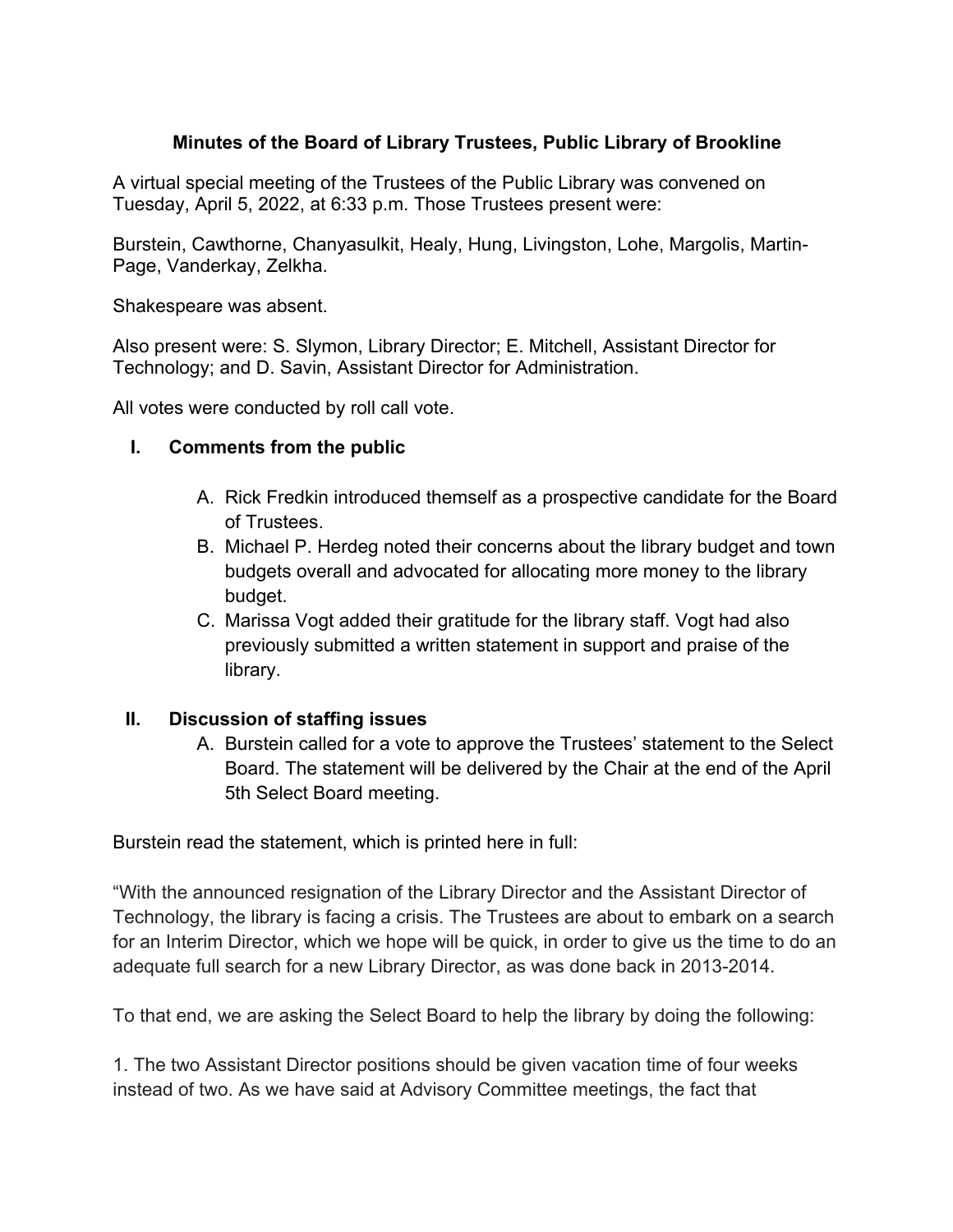subordinate positions get four weeks of vacation makes it difficult to hire for these positions. The last search for an ADT took over seven months because quality candidates turned us down. We would like to make these positions attractive enough to hire quality candidates quickly rather than have them go to other towns. This would include adding the vacation time for the current Assistant Director of Administration.

2. The library's administrative assistant has been on leave for a lengthy period, and we have a temp filling the role who has been helping us keep up with details and institutional memory. I am told that since this is a temp position, we can't keep her working past mid-May or else the town would have to provide benefits. At this point, the Trustees would like to see the town do whatever is needed to keep this person in the position past the departure of the current Library Director.

Finally, not for now but very soon, we will have to start the process of hiring the new Director. We will need to make sure that we do not repeat the mistakes that led to Sara's resignation and confirm that the compensation and benefits for the Library Director of Brookline are comparable to that of other similar positions. Otherwise, we will not be able to attract the quality candidates we want. That will be even more true with Sara's departure, which will be noted by those candidates.

The loss of Sara Slymon is a major blow to our town. If you ask anyone in town about the library, they will tell you how much they appreciate the initiatives she has brought to us over the past eight years. If you ask the library staff, they will tell you how much they have appreciated her leadership. The Trustees are asking the Select Board to help us ensure that the library continues to serve the public at the level the residents of Brookline have come to expect."

**M:** Margolis moved to give the Trustees' support to this statement that Burstein will deliver at the Select Board meeting. Livingston seconded. Passed unanimously.

- B. Board discussion of staffing issues
	- 1. There was clarification that the Family Medical Leave Act requires a workplace to hold someone's job for up to 12 weeks when they have a qualifying medical circumstance that keeps them out of work. After 12 weeks the employer may choose to fill the position or not. An employee who is out of work for a workplace injury is not subject to this 12-week limit.
	- 2. Discussion of hiring an interim director. The Board wishes to find someone to take over as soon as Slymon leaves. Burstein will look into the procedures necessary. Slymon has recommended some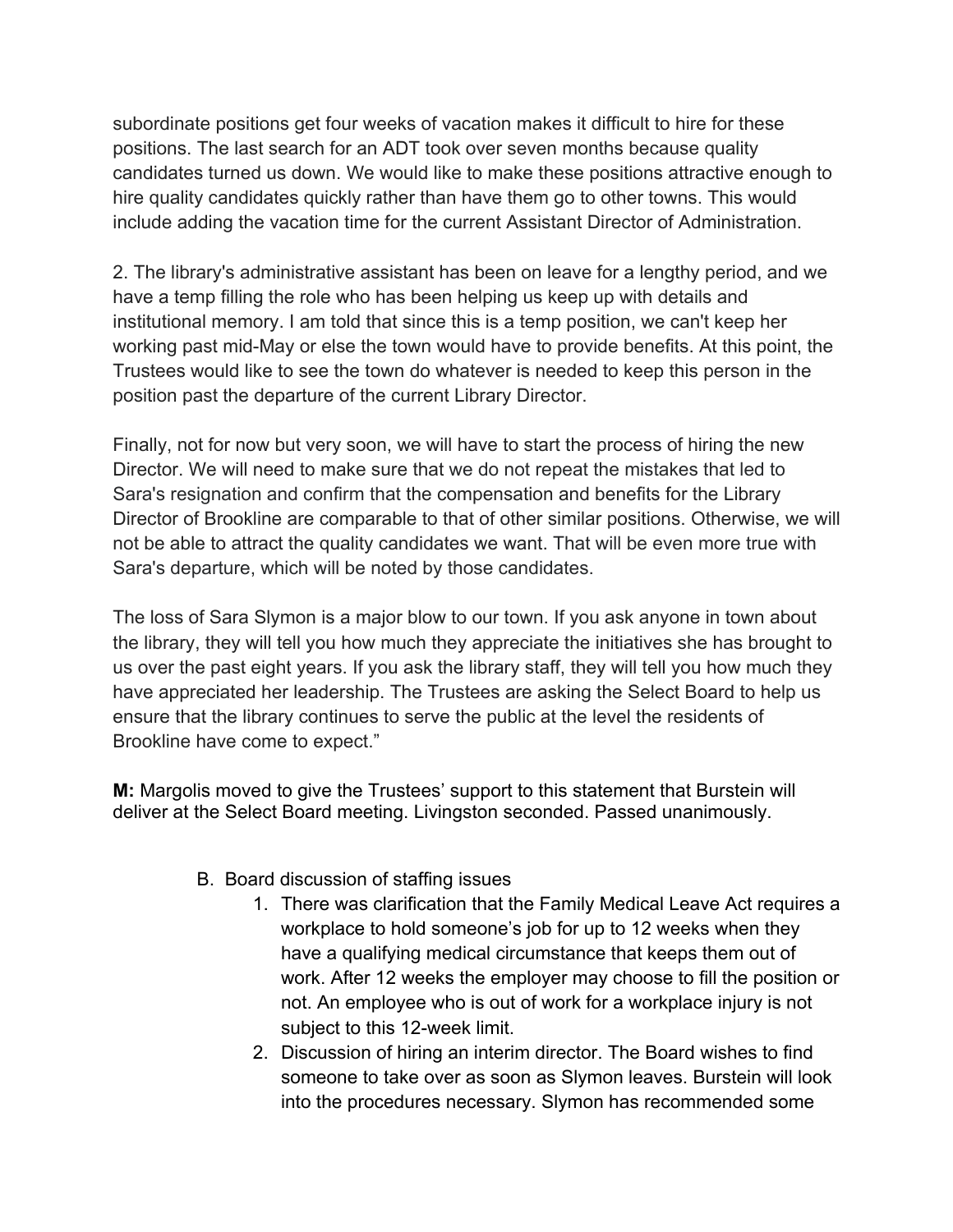candidates. Burstein thanked Slymon for her efforts in easing the transition.

- 3. Livingston suggested beginning the lengthy process of finding a new permanent director as soon as possible, beginning with discussions about what the Board is looking for in a candidate. Around half the Board has been through this process before. Slymon and Mitchell have begun collecting documents from the last search, to aid in the process. Last time, a screening committee narrowed down the applicants, and the Board interviewed the finalists and took a vote to hire the director. The Board will work on a tighter timeline than the last time they hired a director, when they had 8 months to prepare for the director's departure. The Trustees consider hiring a director to be one of their most important duties. There was discussion of the time and effort that this hiring process will require of the Board.
- 4. Burstein proposed putting together a small committee of Trustees to work on the director job description and job posting as soon as possible. Job description changes must be approved by the Town's Human Resources department. There was discussion of different places to post the job so that a diverse group of applicants can be reached.
- 5. The Board discussed the issue of compensation and the Trustees' lack of authority to determine the director's compensation even though they hire and oversee the director. The director's salary cannot be supplemented by the Trustees and must come from the Town only.
- 6. Discussion of staff dissatisfaction in the library that is contributing to resignations. Trustees need to look into the causes of dissatisfaction in the library and other town departments.
- 7. Slymon will provide the Board an exit interview in the form of a letter. Other staff exit interviews, including the assistant directors', are between the employee and the director and do not involve the Board of Trustees. Slymon will bring employee satisfaction issues to the attention of the Trustees as needed.